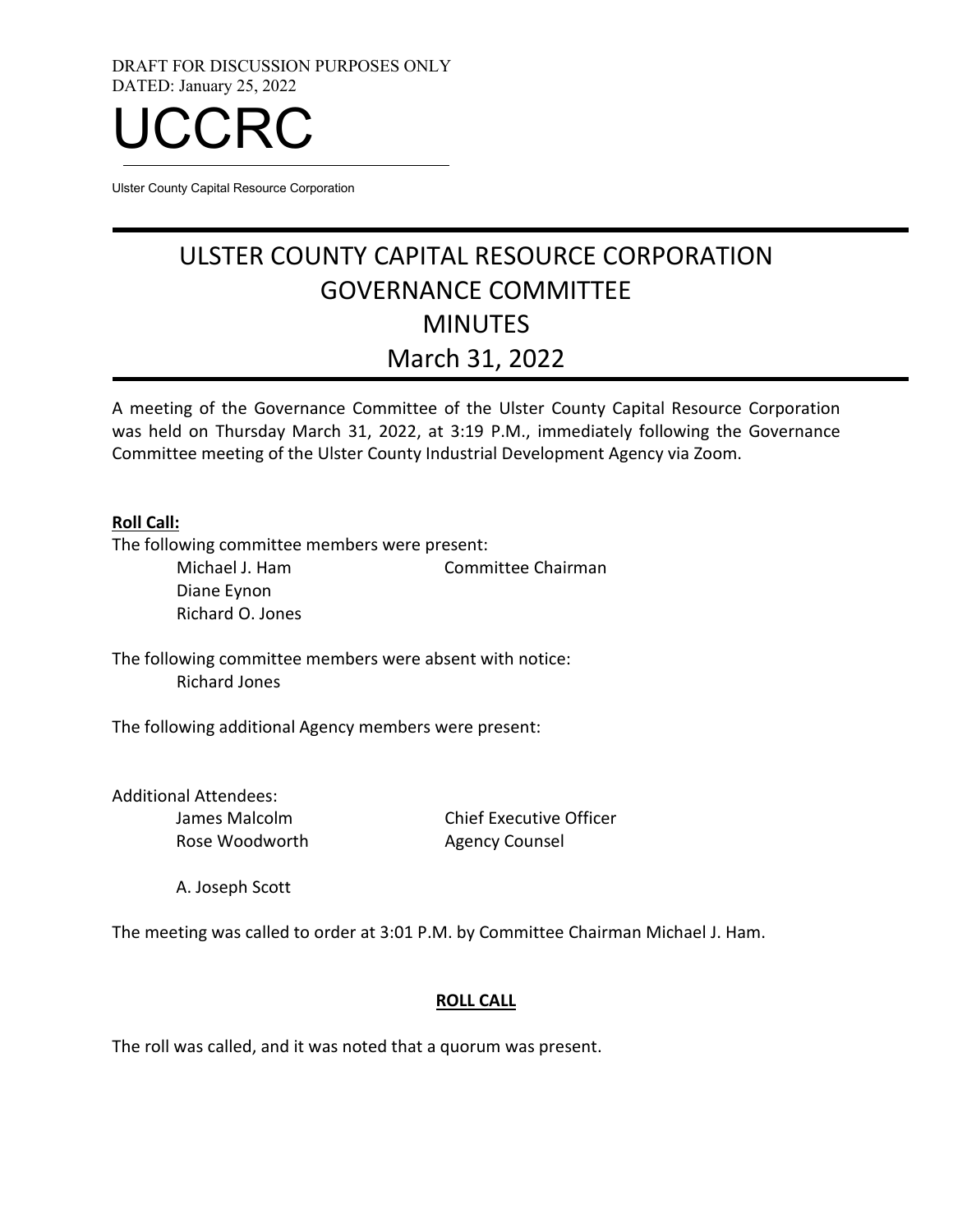Ulster County Capital Resource Corporation March 31, 2022 Page 2

#### **APPROVAL OF MINUTES**

The members of the Committee reviewed the draft minutes from the January 12, 2022 meeting.

**Motion:** Diane Eynon, seconded by Michael J. Ham, moved to approve the minutes of the January 12, 2022 Governance Committee meeting.

**Vote:** The motion was unanimously adopted (5-0).

#### **PUBLIC COMMENT ON AGENDA ITEMS ONLY**

There are no public comments.

# **OLD BUSINESS**

# **Mentoring Program Update**

Same as discussed in the Industrial Development Agency's meeting.

# **Policies to Be Created**

# **UCIDA Fees Shared with UCCRC**

There was no report.

# **Policies to Be Amended**

# **Procurement Policy (NDA and RFP), Compensation Policy (site visits), & Labor Policy**

- A. Labor policy is pending information from the litigation attorney at Hodgson Ross about the drug screening.
- B. Housing policy- Michael J. Ham will be recommending to the board to continue the moratorium for another 90 days.
- C. UTEP & Matrix- CEO Rose expresses how it was discussed the changes that were made in September and January. There was an agreement that once changes were made, it would be best to go to a public hearing.